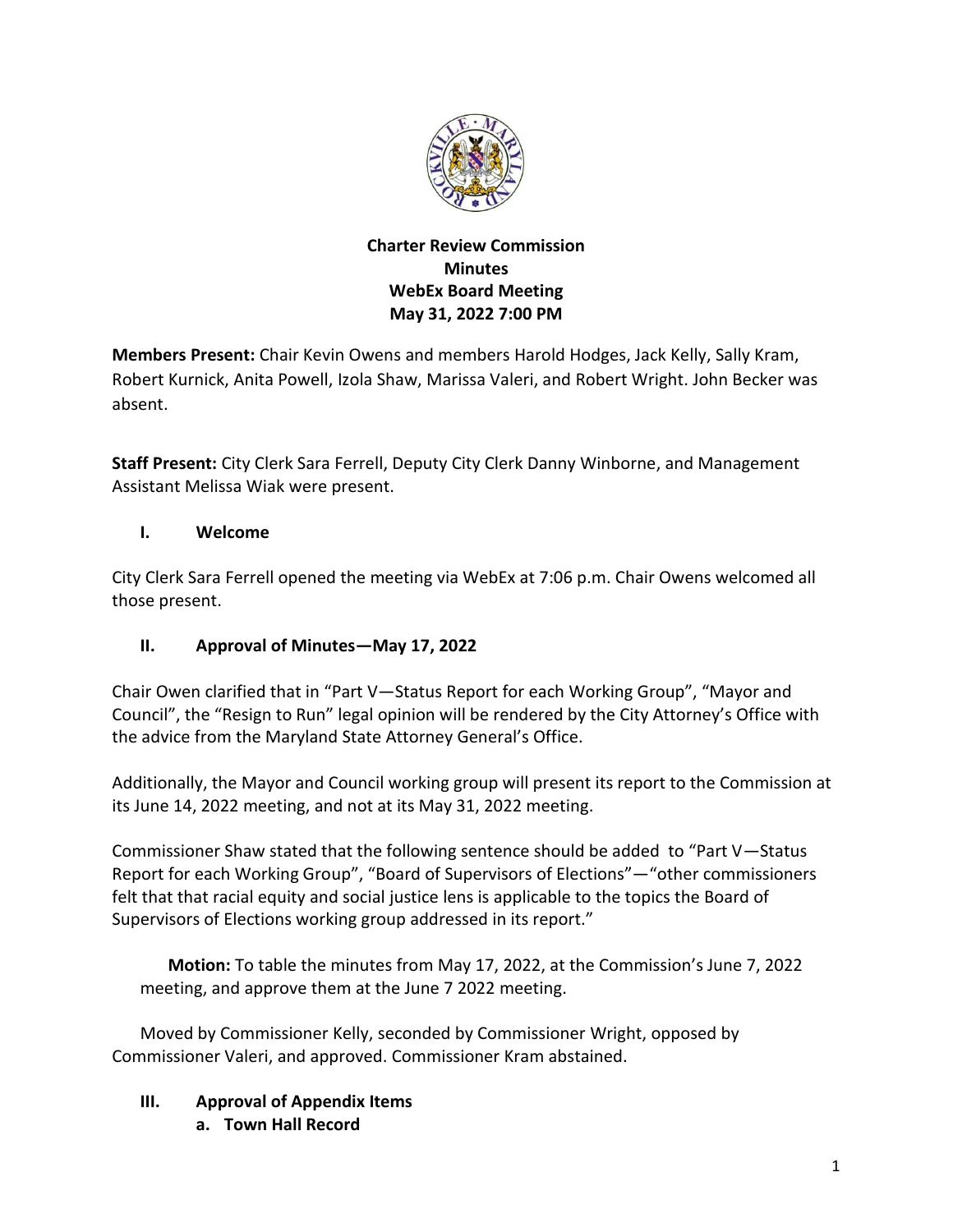Chair Owens presented Appendix A—Town Hall Record. Discussion took place. The Commission agreed to include Commissioner Hodges' data as "Appendix C", which will be voted on at the Commission's June 7, 2022 meeting.

**Motion:** To adopt Appendix A—Town Hall Record, as presented

Moved by Commissioner Wright. Seconded by Commissioner Valeri. Opposed by Commissioner Hodges, and approved.

# **b. Survey Responses**

Chair Owens presented the appendix regarding Appendix B—Survey responses. Discussion took place. Commissioner Shaw suggested that the public survey be placed before the Town Hall. Commissioner Valeri suggested deleting the word "Slido" from the "Analytics Report" from the cover page. Commissioner Kram suggested adding a footnote in the process report explaining the "Slido" software program.

**Motion:** To adopt Appendix B—Survey Responses, as amended

Moved by Commissioner Wright, seconded by Commissioner Powell, approved unanimously.

## **IV. Approval of Proposal for Roll Call of Votes in the Final Report**

Discussion took place regarding if the names of the commissioners should be attached to votes regarding each subcommittee's report.

**Motion:** The roll call vote will be taken after each subcommittee's report recommendations to the Mayor and Council, and each commissioner's name will be recorded with their vote.

Moved by Commissioner Valeri, seconded by Commissioner Kelly. Opposed by Commissioner Shaw, and approved.

# **V. Discussion of Proposal for Commissioners to Submit Statements to the Record**

Discussion took place regarding statements, issues, or concerns, commissioners can submit that are not addressed in the report. It will not be included in the report; rather, it will be a statement for the record. Chair Owens will draft a cover letter to the Mayor and Council regarding these personal statements. Personal statements must be submitted to the Commission by June 10, 2022.

- **VI. BSE Working Group Report**
	- **a. Presentation by Commissioner Kelly**
	- **b. Issue J: Increasing the number of members of the Board of Supervisors of Elections**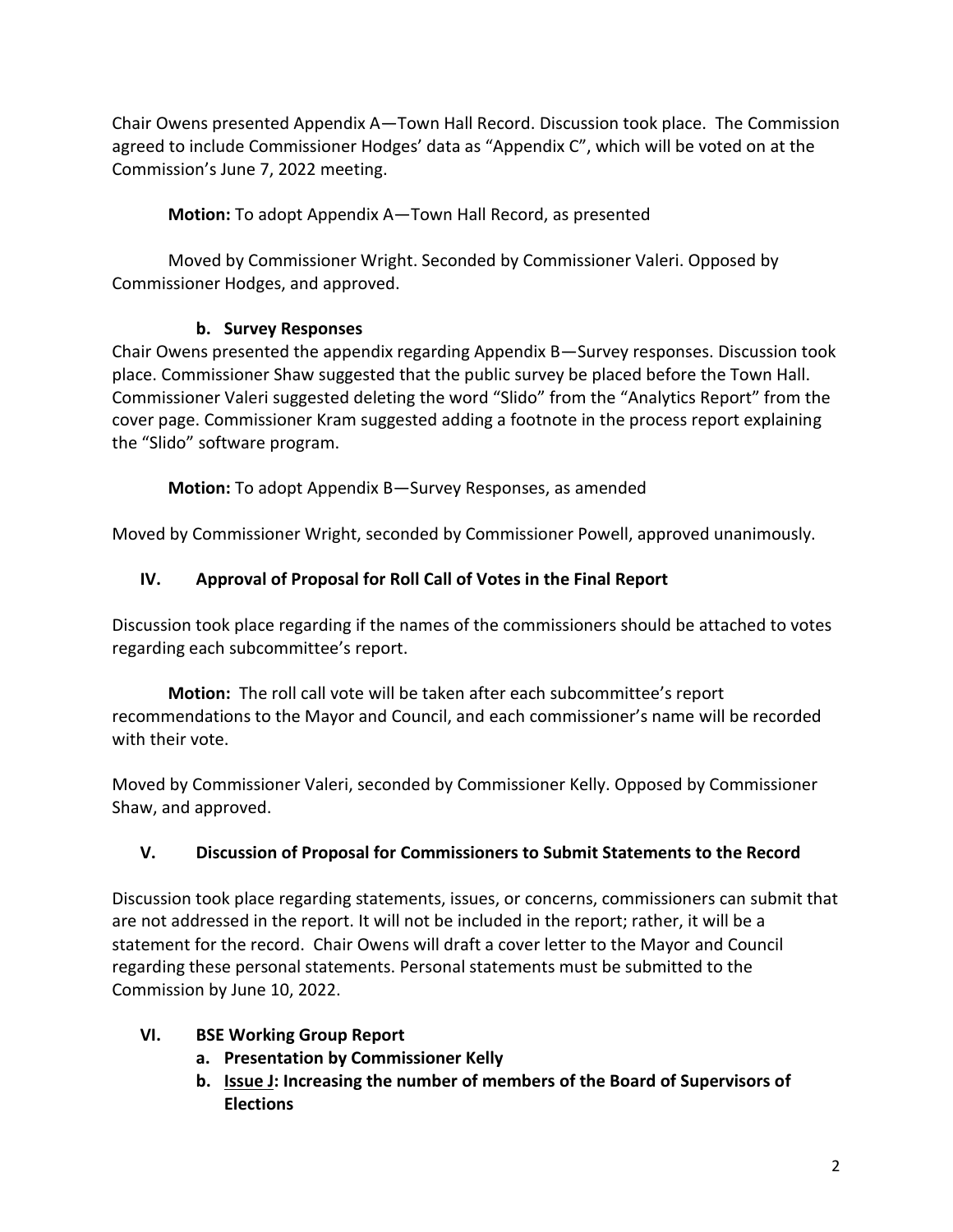Discussion took place.

Option 1: to maintain the status quo regarding the number of members of the Board of Supervisors of Elections.

Supported by Commissioners Kelly and Kram. Commissioner Kelly will take the lead on drafting the minority opinion.

Option 3: adding two BSE members.

Supported by Commissioners Wright, Hodges, Valeri, Powell, and Chair Owen. Commissioner Wright will take the lead on drafting the majority opinion.

None of the above: Commissioner Shaw will write her own opinion.

#### **c. Issue K: Lengthening the terms for members of the Board of Supervisors of Elections**

Discussion took place.

Option 1: to maintain the status quo regarding the lengthening the terms for members of the Board of Supervisors of Elections.

Supported by Commissioners Kelly, Wright, Powell, Shaw, Hodges, and Kram. Commissioner Kelly to take lead on drafting the majority opinion.

Option 3: Lengthening the terms for members of the Board of Supervisors of Elections to 8-year terms. Supported by Commissioners Valeri and Chair Owen. Commissioner Valeri to take lead on drafting the minority opinion.

## **d. Issue L: The appointment process for the members of the Board of Supervisors of Elections**

Discussion took place.

Option 2: All BSE members will be appointed by the Mayor and Council.

Supported by Commissioners Kelly, Wright, Kram, and Owen. Commissioner Kelly to take lead on drafting the majority opinion.

Option 4: All BSE members will be elected.

Supported by Commissioner Hodges, who will write his own opinion.

Option 5: All BSE members will be appointed by an independent commission.